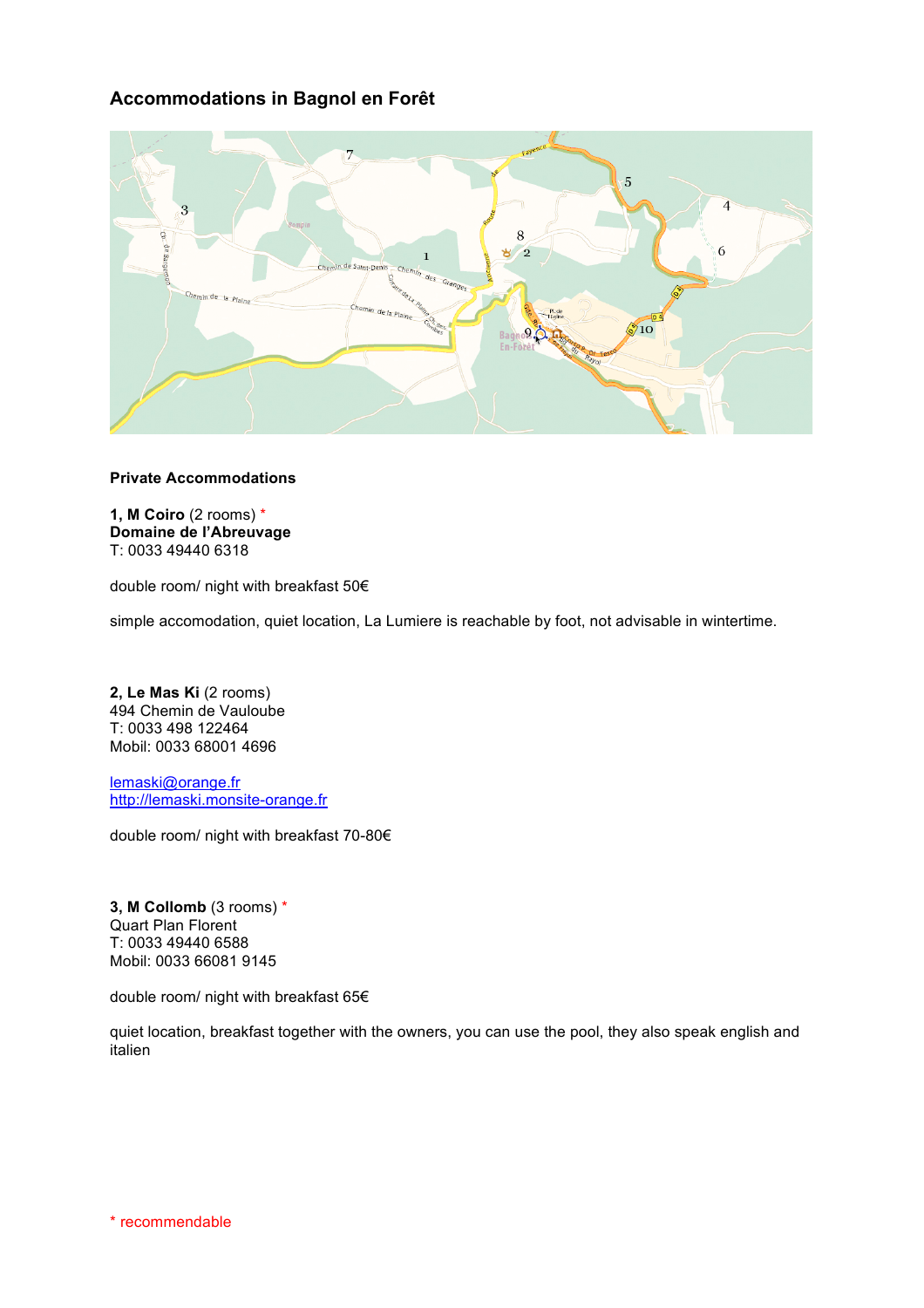**4, Mme Villard** (1 room) \* **"Tailli en Provence"** Quartin Tubières- Chemin de Rousseau T: 0033 49495 7054 Mobil: 0033 62454 4001

avillard@cegetel.net www.taillisprovence.com

double room/ night with breakfast 65€

**5, Mme et M Lullin** (1 room + 1 apartment) \* **"Villa la Pinède"** Route de St Paul T: 0033 49811 3466 Mobil: 0033 63196 4614

la.pinede@free.fr http://la.pinede.free.fr

double room/ night with breakfast 58-73€

Comments: big appartement with 2 rooms and double beds, kitchen and bathroom, land lady is very warm-hearted, speaks only french

**6, Mme et M Waymel** (2 rooms) **"Vent de Sable"** 218, chemin de Tubières T/Fax: 0033 49440 3165

didier.waymel@wanadoo.fr http://ventdesable.free.fr

double room / night with breakfast 70€

**7, Mme Francoise Rosseels** (2 rooms) \* **"L´Auberg´Inn"** Chemin de la Roquaire T: 0033 49453 1358 Mobil: 0033 63105 8356

info@lauberginn.com www.lauberginn.com

double room / night with breakfast 65-75€

**8, M Francois Moret** \* **"le Queyron",** chemin de la Vauloube T: 0033 49417 2488 Mobil: 0033 67795 6084

lequeyron@yahoo.fr www.lequeyron.com

5 min walk from La Lumiere, only possible in the low seasons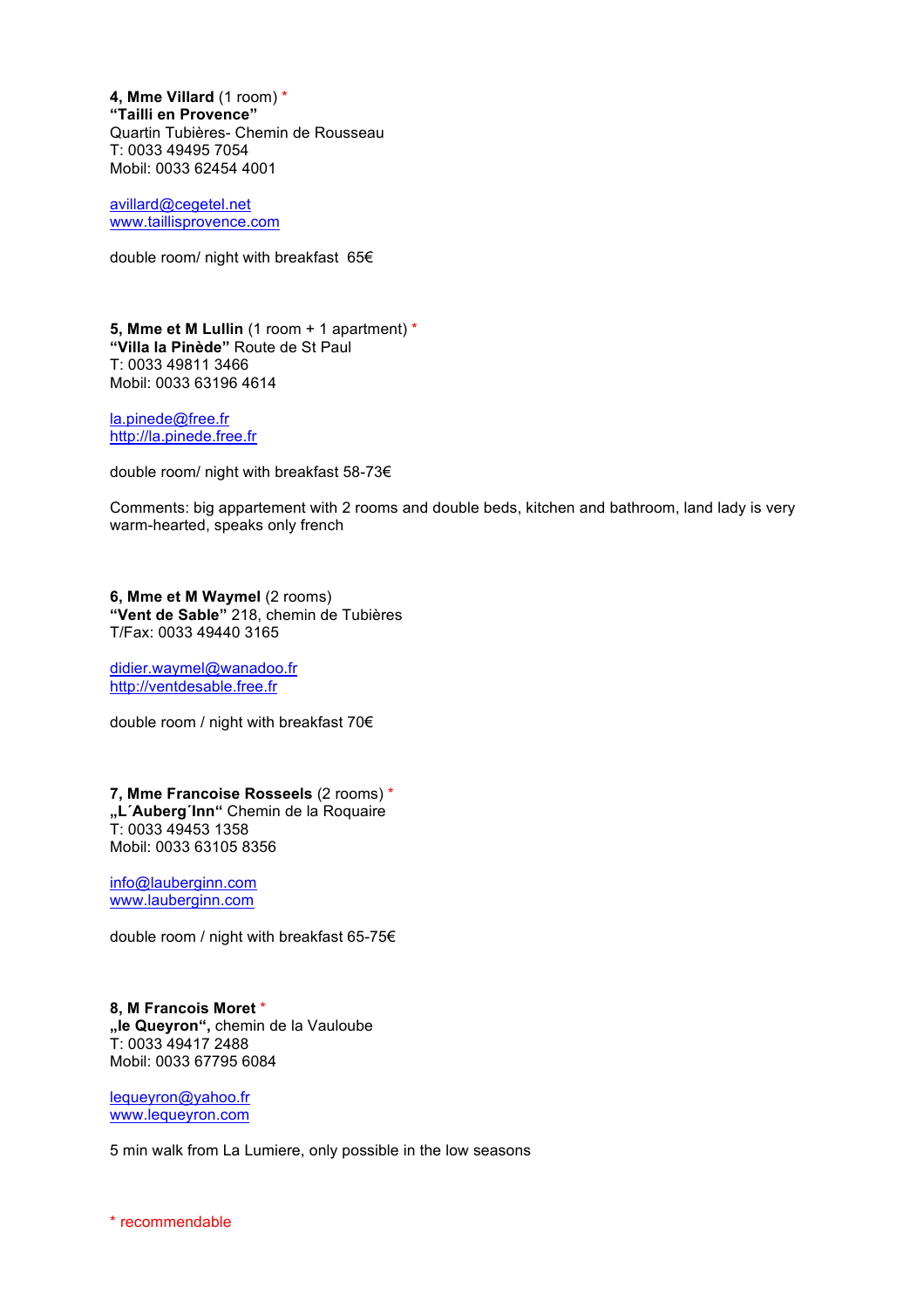## **Hotel**

**9, Au Relais Provencal** \* Route de Frejus T: 0033 49440 6069 Fax: 0033 49440 6991

contact@aurelaisprovencal.com www.aurelaisprovencal.com

double room / night without breakfast 43-85€

## **Camping**

**10, Sarl C.R.M Camping les "Clos"** T: 0033 49440 6069 Fax: 0033 49440 6991

info@camping-lesclos.com www.camping-lesclos.com

very simple, with Pool 1.4. – 15.10. open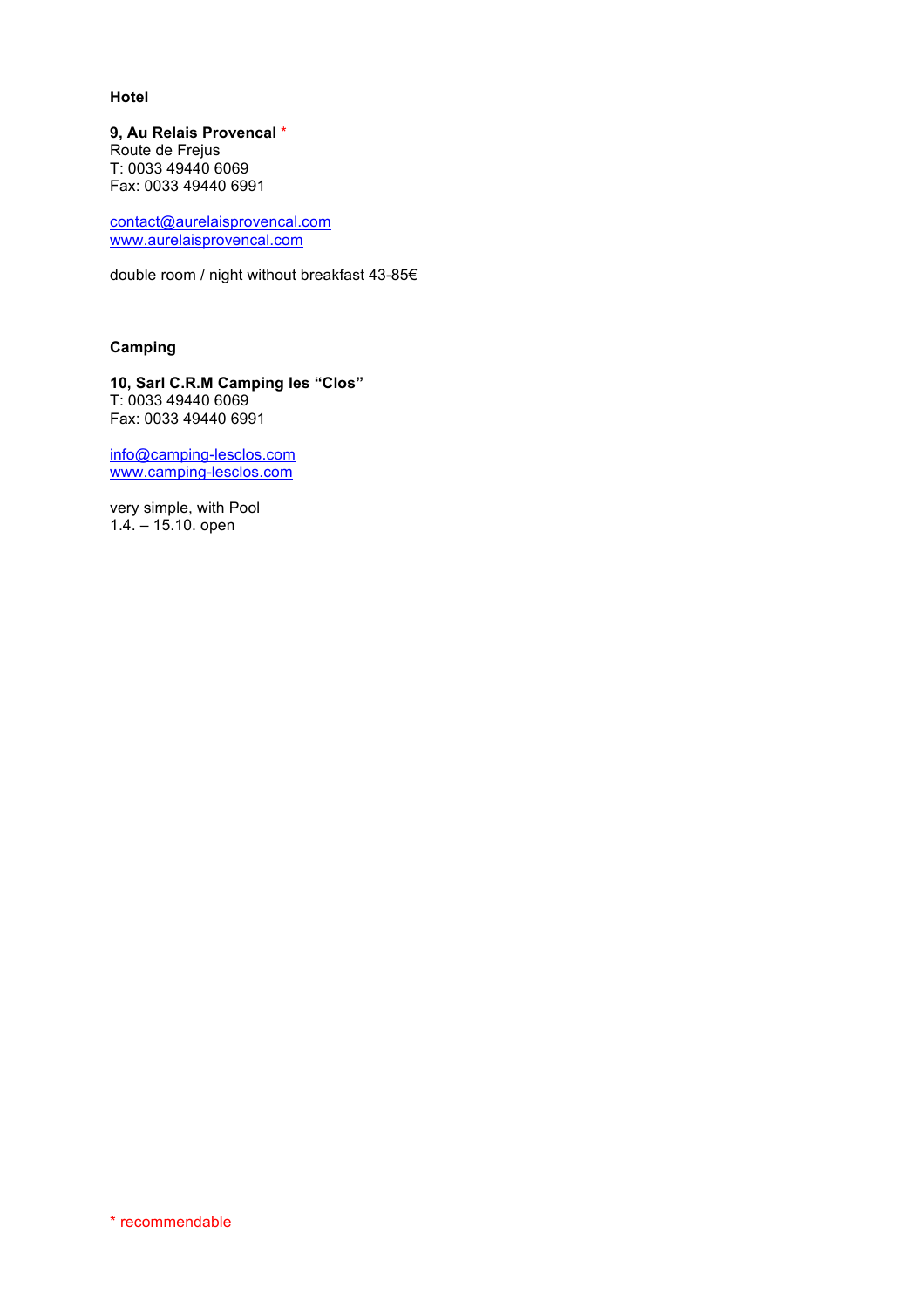# **Accommodations in St Paul en Fôret**

6 km from Bagnols

**Mme et M Ligneul (1 room)** Quartier Charlon- Route de Fayence T: 0033 49476 3046 Mobil: 0033 68492 6138

chantal.ligneul@wanadoo.fr http://lou-pero-mousco.vadif.com

double room / night with breakfast 62€

**Mme Dumont** (1 room) **"Jalna"** Chemin de Peymeyan Mobil: 0033 62042 1883 Fax: 0033 49476 3335

laur.dumont@wanadoo.fr

double room/night with breakfast 100€

**Mme Murgier "La Bastide",** Quartier Pincouniller Mobil: 0033 68422 1289

leluminy@free.fr

double room/night with breakfast 70€

**Mme Bouyer "Le Pin de Paul",** 71 chemin de Peyman T: 0033 49485 1899 Mobil: 0033 68496 4835 lepindepaul@free.fr www.lepindepaul.vadif.com

double room/night with breakfast 55-68€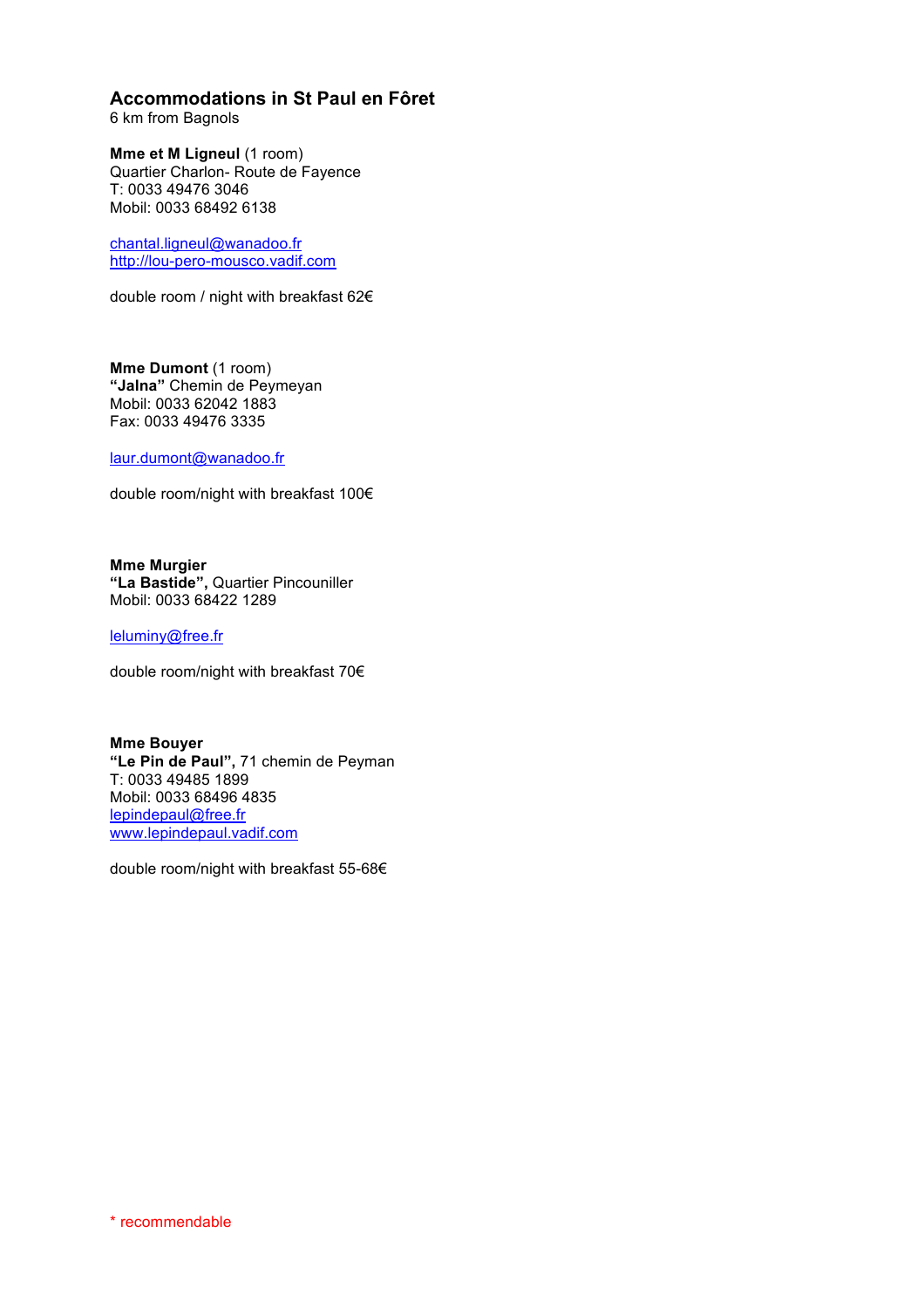# **Accommodations in the area**

**Terre Blanche** \* 3100 Route de Bagnols-en-Forêt 83440 Tourrettes (10 min from Bagnols) T: 0033 49439 9000 Fax. 0033 49439 9001

http://www.terre-blanche.com/

with spa and golf course

#### **Les Domaines de Saint Endréol** \* Route de Bagnols en Forêt 83920 La Motte en Provence (15-20 min from Bagnols) T: 0033 49451 8980 Fax: 0033 49451 8981

reservation@st-endreol.com www.st-endreol.com

with spa and golf course double room/night 145-180€

**Mme Vanexem** (2 rooms) **Mas du Vieux Chene** D562 Rte de Draguignan 83440 Fayence (15 min from Bagnols) T: 0033 49476 1712

masduvieuxchene@wanadoo.fr www.masduvieuxchene.com

double room / night with breakfast 50€ apartment for 4 people / night 100€

**Moulin de la Camandoule** \* Cemin de Notre Dame de Cyprès 83440 Fayence (15 min from Bagnols) T: 0033 49476 0084 Fax: 0033 49476 1040

moulin.camandoule@wanadoo.fr www.camandoule.com

double room / night 72- 145€

#### **"La Bastide des Oliviers"**

M et Mme Menguy 499, Chemin de Prébarjaud 83440 Fayence T: 0033 49484 1873 Mobil: 0033 60855 7571